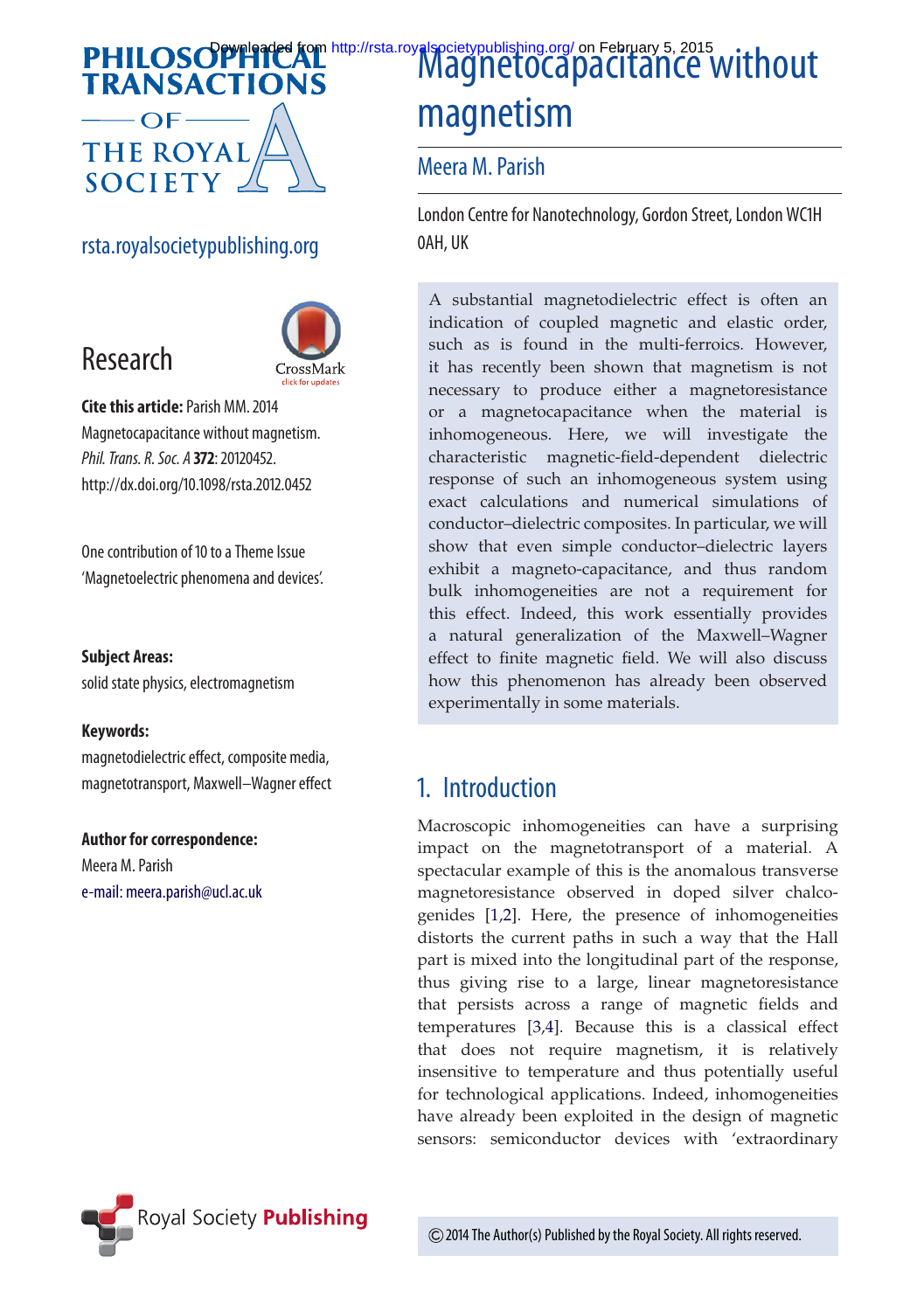magnetoresistance' rely on the presence of a metallic inclusion to distort current and increase the device's resistance in a magnetic field [5,6].

There are similar non-trivial effects in the case of the AC dielectric response: Catalan [7] has shown that a material can display a substantial magnetocapacitance when an intrinsic magnetoresistance is combined with Maxwell–Wagner extrinsic effects such as contact effects and bulk inhomogeneities. Subsequently, Parish & Littlewood [8] showed that a magnetocapacitance can be induced by inhomogeneities alone and magnetism is not even necessary. In particular, we found that a finite magnetic field induced a characteristic dielectric *resonance*, though no inductive element was present in the system. As we discuss below, this is a counterintuitive phenomenon that every experimentalist should be aware of when probing the dielectric response of a material, particularly given that the existence of a magnetocapacitance is often taken as an indication of coupled ferroelectric and magnetic order. It is already known that composites consisting of a ferroelectric and a ferromagnet can generate a magnetoelectric coupling in the absence of any intrinsic coupling [9]. Here, we examine how simple conductor–dielectric composites can yield a dielectric response that depends on magnetic field in the absence of any magnetic or ferroelectric order. This effect is insensitive to the microscopics and is thus generic, being dependent only on the distribution of local capacitive and conductive regions. The only relevant material parameters are the static dielectric constant  $\varepsilon$  of the capacitive regions and the resistivity tensor  $\hat{\rho}$  (or conductivity tensor  $\hat{\sigma} \equiv \hat{\rho}^{-1}$ ) in the conducting regions. As such, this magnetodielectric effect can occur in a variety of inhomogeneous materials: for instance, it has already been observed experimentally in nanoporous silicon [10,11] and potentially in the manganite  $\text{La}_{2/3}\text{Ca}_{1/3}\text{MnO}_3$  [12], as discussed in §5.

In the following, we will investigate the characteristic magnetic-field-dependent dielectric response of two-dimensional conductor–dielectric composites using exact calculations, numerical simulations and the effective medium approximation. In particular, we will show that even simple conductor–dielectric layers exhibit a magnetocapacitance, and thus random inhomogeneities in the bulk are not a requirement for this effect. Rather, it is sufficient to have conductor–dielectric interfaces that are perpendicular to the overall flow of current (or the movement of charges). This also appears to be consistent with experiment, because there is an observed link between magnetocapacitance and interfaces with free charges [13]. We will also discuss how an intrinsic magnetoresistance could enhance this effect.

## 2. Model and methods

We consider a classical two-dimensional composite medium consisting of purely dielectric regions (defined by dielectric constant  $\varepsilon$ ) and purely conducting regions. The latter regions have the following resistivity tensor in a transverse magnetic field  $H = H\hat{z}$ :

$$
\hat{\rho} = \begin{pmatrix} \rho_{xx} & \rho_{xy} \\ -\rho_{xy} & \rho_{xx} \end{pmatrix},
$$
\n(2.1)

where we have assumed that the conductor is isotropic. We focus on the simplest case where  $\rho_{xx} = \rho$  and  $\rho_{xy}/\rho = \mu H \equiv \beta$ , with  $\mu$  the carrier mobility. Locally, the current **j**( $\omega$ ,**r**) is related to the electric field **E**(ω, **r**) via Ohm's law **E**(ω, **r**) =  $\hat{\rho}$ (ω, **r**) $\mathbf{i}$ (ω, **r**) =  $(\text{i}\omega \hat{\epsilon}(\omega, \mathbf{r}))^{-1}\mathbf{i}(\omega, \mathbf{r})$ , and globally the system is driven by electric field  $\langle E(\omega) \rangle$  at frequency  $\omega$ , where  $\langle \cdots \rangle$  corresponds to a volume average. The measured response averaged over the whole system is then the effective resistivity defined from  $\langle E(\omega)\rangle = \hat{\rho}_e(\omega)\langle j(\omega)\rangle$ . For the standard experimental set-up where the boundary conditions are such that  $\langle j_y \rangle = 0$  as in figure 1*a*, the components of the dielectric function that are actually probed are then given by  $\varepsilon_{xx}(\omega) = (i\omega\rho_{e,xx}(\omega))^{-1}$  and  $\varepsilon_{xy}(\omega) = (i\omega\rho_{e,xy}(\omega))^{-1}$ . The longitudinal response  $\varepsilon_{xx}(\omega)$  is the usual dielectric response measured in experiment, whereas the transverse response  $\varepsilon_{x|y}(\omega)$  can be extracted from a measurement of the transverse electric  $\text{field } E_y(\omega) = E_x(\omega) \varepsilon_{xx}(\omega) / \varepsilon_{xy}(\omega).$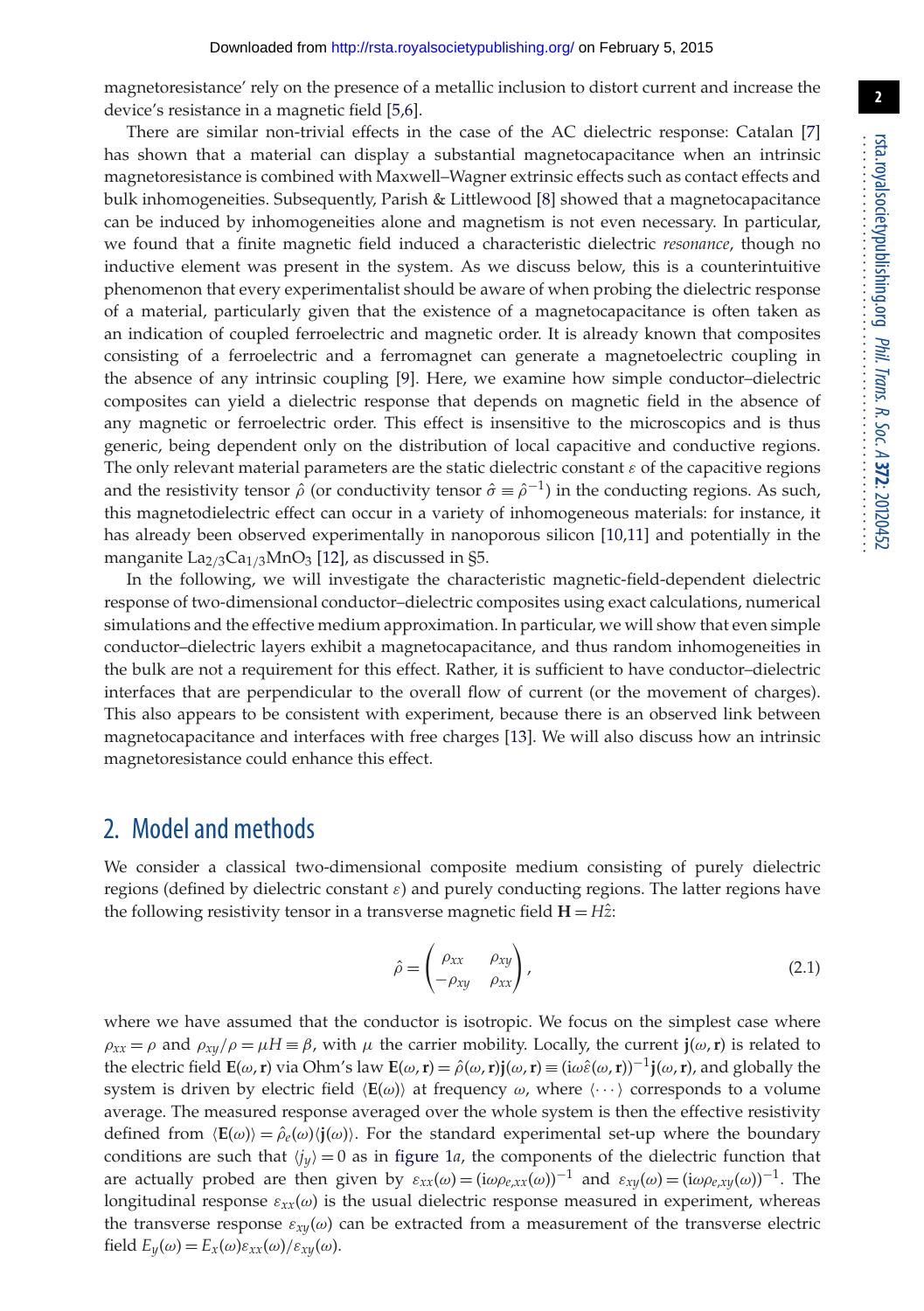

**Figure 1.** The basics of probing and modelling dielectric response. (*a*) Diagram depicts the general measuring set-up, where a rectangular sample is subjected to an oscillating electric field  $E_x\hat{x}$  and a static transverse magnetic field *H*. The response of a general two-dimensional conductor–dielectric composite can be simulated with a network of four-terminal elements (*b*).

For the isotropic two-component media considered in §4, one can make use of the selfconsistent effective medium approximation outlined in references [14–16]. Here, we first imagine that we have a single inclusion embedded in an effective medium, and then we average over all inclusions to self-consistently determine the response of this effective medium. This amounts to solving the coupled equations

$$
\sum_{i} p_i(\hat{\sigma}_i - \hat{\sigma}_e) \left( 1 + \frac{\hat{\sigma}_i - \hat{\sigma}_e}{2\sigma_{e,xx}} \right) = 0,
$$
\n(2.2)

where  $\hat{\sigma}_e = \hat{\rho}_e^{-1}$  and  $p_i$  is the volume fraction of the *i*th component. For the special case where the fractions are equal  $(p_1 = p_2 = 1/2)$ , we can exploit a symmetry transformation for the electric field and current density [17–19] to derive an *exact* result for the effective dielectric function of the composite medium [8]. Note that the effective medium approximation recovers this exact result for equal fractions, and becomes formally exact in the limits  $p_1 \rightarrow 0$ ,  $p_2 \rightarrow 0$ . Thus, we expect it to provide an accurate approach for investigating isotropic media across all volume fractions.

For composites with anisotropic inhomogeneities such as the conductor–dielectric layers in §3, one requires a more brute force numerical approach. In this case, we discretize the system into four-terminal elements as shown in figure 1*b*, where the voltages *Vi* at the terminals of each element are linearly related to the currents  $I_i$  via an impedance matrix:  $V_i = Z_{ij}I_j$ . Note that each voltage is defined with respect to the element centre and incoming currents are defined as positive. In a purely conducting region,  $Z_{ij} = (\rho/2)(\delta_{ij} + \beta M_{ij})$ , where

$$
M_{ij} = \frac{1}{2} \begin{pmatrix} 0 & -1 & 0 & 1 \\ 1 & 0 & -1 & 0 \\ 0 & 1 & 0 & -1 \\ -1 & 0 & 1 & 0 \end{pmatrix}.
$$
 (2.3)

In a purely dielectric region, we simply have  $Z_{ij} = (2i\omega\varepsilon)^{-1}\delta_{ij}$ . To simulate a given layered composite such as in figure 2, we construct an  $N \times M$  rectangular network of these four-terminal elements and then take the limit of large *N* and *M* (keeping *N*/*M* and the proportions of each phase fixed). In general, the response converges rapidly to that of an infinite network.

#### 3. Conductor–dielectric interfaces

In this section, we consider simple conductor–dielectric layers (figure 2), which constitute the simplest realization of anisotropic inhomogeneities. They also allow us to investigate the behaviour of conductor–dielectric interfaces and they can thus potentially describe the effect of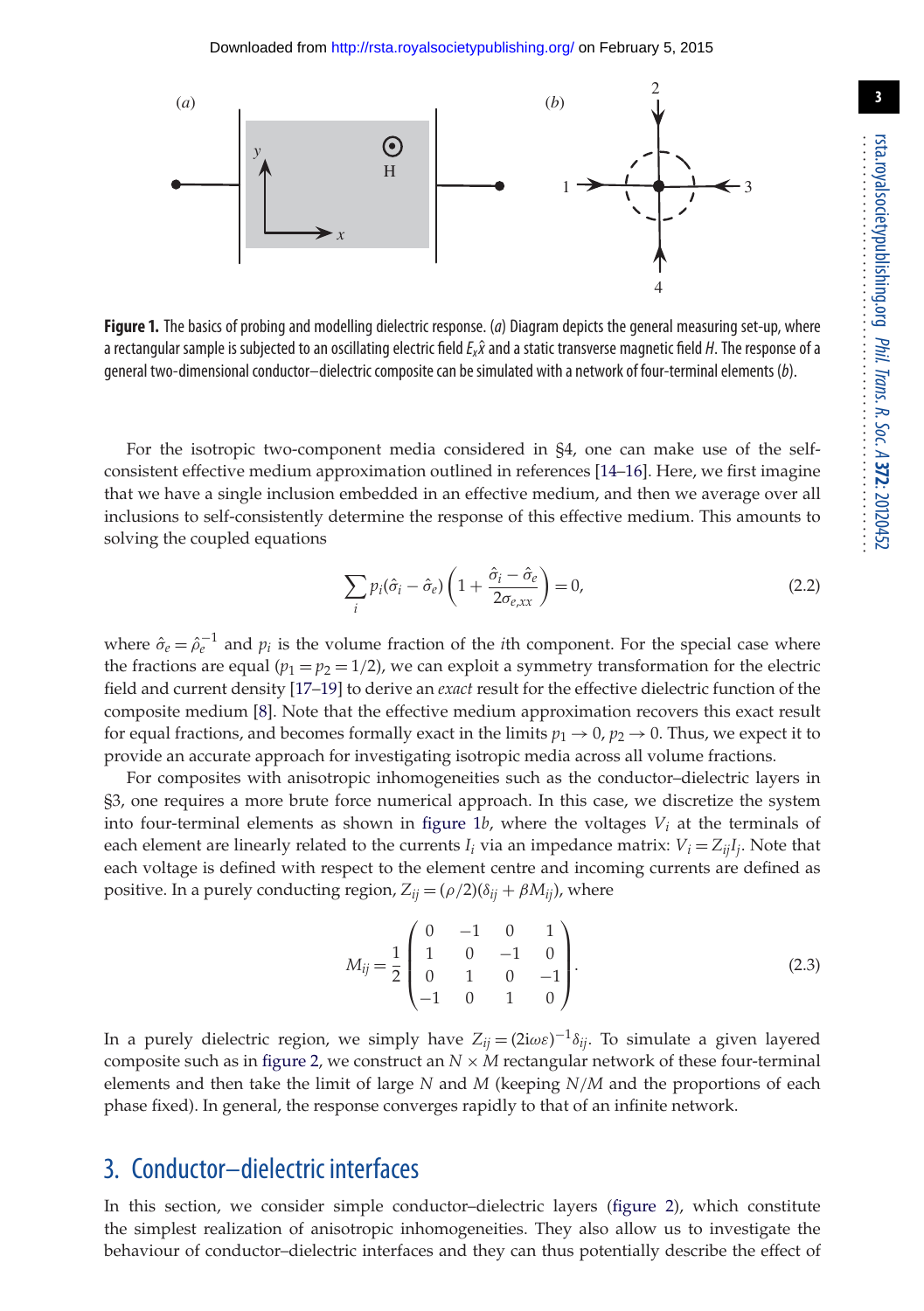

**Figure 2.** Different configurations of conductor–dielectric layered composites, where  $\langle j_y \rangle = 0$  on the upper and lower boundaries, and we have periodic boundary conditions for the left and right boundaries. The interfaces between conductor  $\rho$  and dielectric  $\varepsilon$  can be perpendicular (*a*) or parallel (*b*) to the average current flow. The dashed lines in (*a*) are a schematic of the dominant current paths at large magnetic field  $H \gg 1/\mu$  in the conductor. (Online version in colour.)

contacts in experiment. Indeed, a magnetocapacitance has already been observed in non-magnetic Schottky barriers [20].

In general, we find that the behaviour is strongly dependent on geometry. When the conductor–dielectric interfaces are parallel to the average current flow as in figure 2*b*, the dielectric response does not depend on magnetic field and we simply obtain  $\varepsilon_{xx}(\omega) = \varepsilon + (i\omega\rho)^{-1}$ . By contrast, when the interfaces are perpendicular to the overall flow of charge as in figure 2*a*, the current becomes locally distorted, and we have a substantial magnetodielectric effect. First, at zero magnetic field, we recover the dielectric relaxation [21] expected from the Maxwell–Wagner effect—for a square unit with equal proportions of each phase, i.e.  $L_1 = 2L_2 = L/2$  in figure 2*a*, this gives

$$
\varepsilon_{xx}(\omega) = 2\varepsilon \frac{1 - i\omega \tau}{1 + (\omega \tau)^2},\tag{3.1}
$$

where the time constant  $\tau = \rho \varepsilon$ . Here, at the characteristic frequency  $\omega \tau = 1$ , there is a rapid change in  $\Re[\varepsilon_{xx}]$  and an associated peak in  $\Im[\varepsilon_{xx}]$ . Then, in the presence of a magnetic field, the peak shifts to smaller  $\omega\tau$  with increasing  $\beta$  as shown in figure 3. Indeed, at large fields  $\beta \gg 1$ , the characteristic frequency becomes  $\beta \omega \tau = 1$ , and the behaviour evolves into a dielectric resonance, where the capacitance  $\Re[\varepsilon_{xx}]$  can become negative. This is similar to the magnetocapacitance of isotropic composite media [8] considered in §4. We also obtain a similar magnetodielectric effect for other configurations of figure 2*a*, but the shift of the peak position in  $\mathfrak{I}[\varepsilon_{xx}]$  often only approximately obeys  $\beta \omega \tau = 1$ .

To gain insights into this effect, we consider a modified version of the set-up in figure 2*a* where we insert a perfectly conducting metallic interface between the conductor and dielectric. Now, if we ignore the dielectric for the moment and consider DC transport through the conductor, then such boundary conditions will give rise to a magnetoresistance because of local current distortions at the boundaries [22]. In particular, if the conductor is square  $(L_1 = L)$ , then the effective resistivity is exactly  $\rho^*(H) = \rho \sqrt{1 + \beta^2}$  [4,23]. Thus, the response of the conductor-dielectric composite becomes (assuming  $L_2 = L/2$ )

$$
\varepsilon_{xx}(\omega) = \frac{\varepsilon (1 - i\omega \tau \sqrt{1 + \beta^2})}{1 + \omega^2 \tau^2 (1 + \beta^2)}.
$$
\n(3.2)

In the limit  $β \gg 1$ , we essentially obtain Maxwell–Wagner relaxation with  $ωτ$  replaced by  $βωτ$ . Thus, we see that the effect of the interface is to mix the Hall component into the response (both real and imaginary parts) and replace  $\rho$  with the Hall resistivity  $\rho\beta$ . Note that we do not obtain a dielectric resonance here, and thus it appears that this feature requires non-zero Hall fields *Ey* within the dielectric itself, which is not the case for perfectly conducting interfaces.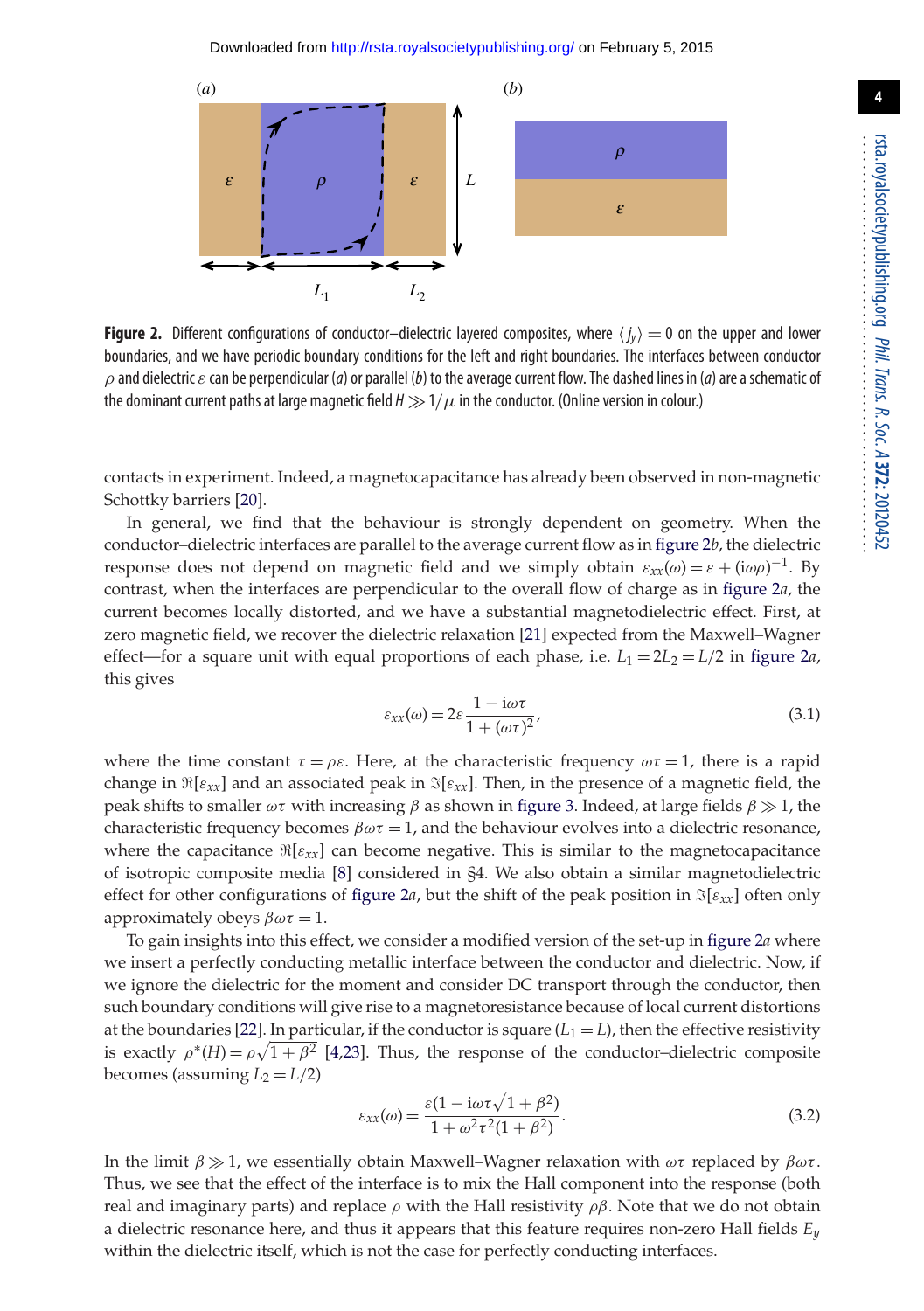

**Figure 3.** Magnetodielectric effect in conductor–dielectric layers for the geometry in figure 2*a* with  $L_1 = 2L_2 = L/2$ . For  $\beta=0$ , we have ordinary Maxwell–Wagner dielectric relaxation, whereas for  $\beta>1$  it becomes a dielectric resonance with characteristic frequency  $\beta \omega \tau = 1$ . (Online version in colour.)

#### 4. Isotropic composite media

We now turn to the dielectric response of a two-dimensional isotropic two-component medium where we once again have purely capacitive and purely resistive regions. When there are equal proportions of each component, we have the following exact results for the dielectric function [8]:

$$
\varepsilon_{xx}(\omega) = \varepsilon \frac{(1 + i\omega\tau)}{\sqrt{i\omega\tau}\sqrt{(1 + i\omega\tau)^2 - (\omega\tau\beta)^2}}
$$
(4.1)

and

$$
\varepsilon_{xy}(\omega) = \frac{\varepsilon}{\beta} \left( 1 - \frac{i}{\omega \tau} \right). \tag{4.2}
$$

Referring to figure 4, we see that this also yields a dielectric resonance with characteristic frequency  $\beta \omega \tau = 1$  for  $\beta > 1$ . However, note that  $\varepsilon_{xx} \sim 1/\sqrt{\omega}$  in both low- and high-frequency limits, in contrast to the layered case with equal proportions. Moreover, the magnetodielectric effect for the isotropic medium appears to be smaller. This makes physical sense, because the isotropic medium contains interfaces in all different directions with respect to the average current flow, whereas our analysis of layered composites shows that the maximum effect is achieved when the interface is perpendicular to the flow. This suggests that we can enhance the magnetodielectric effect by having a system with multiple conductor–dielectric interfaces that are all perpendicular to the overall current flow.

We can also allow for the possibility that the resistive component has an intrinsic magnetoresistance  $\rho_{xx}(H)$  by considering the more general expression for the resistivity tensor in equation (2.1). In this case, we obtain

$$
\varepsilon_{xx}(\omega) = \varepsilon \frac{1 + i\omega \varepsilon \rho_{xx}}{\sqrt{i\omega \varepsilon \rho_{xx}} \sqrt{(1 + i\omega \varepsilon \rho_{xx})^2 - \omega^2 \varepsilon^2 \rho_{xy}^2}}.
$$
(4.3)

Here, we find that the size of the magnetocapacitance (i.e. the change of  $\Re[\varepsilon_{xx}(\omega)]/\varepsilon$  with  $\beta$ ) depends crucially on the ratio ρ*xy*/ρ*xx*. Thus, we can have an enhanced magnetocapacitance for a *negative* intrinsic magnetoresistance, where  $\rho_{xy}/\rho_{xx} \sim \rho \beta / \rho_{xx}$  is large at finite magnetic field. However, without a Hall component (i.e.  $\rho_{xy} = 0$ ), we simply have  $\varepsilon_{xx}(\omega) = \varepsilon / \sqrt{\omega \epsilon \rho_{xx}}$ , and we have only a magnetocapacitance when there is an intrinsic magnetoresistance  $\rho_{xx}(H)$ . In this case, we have no relaxation or resonance phenomena.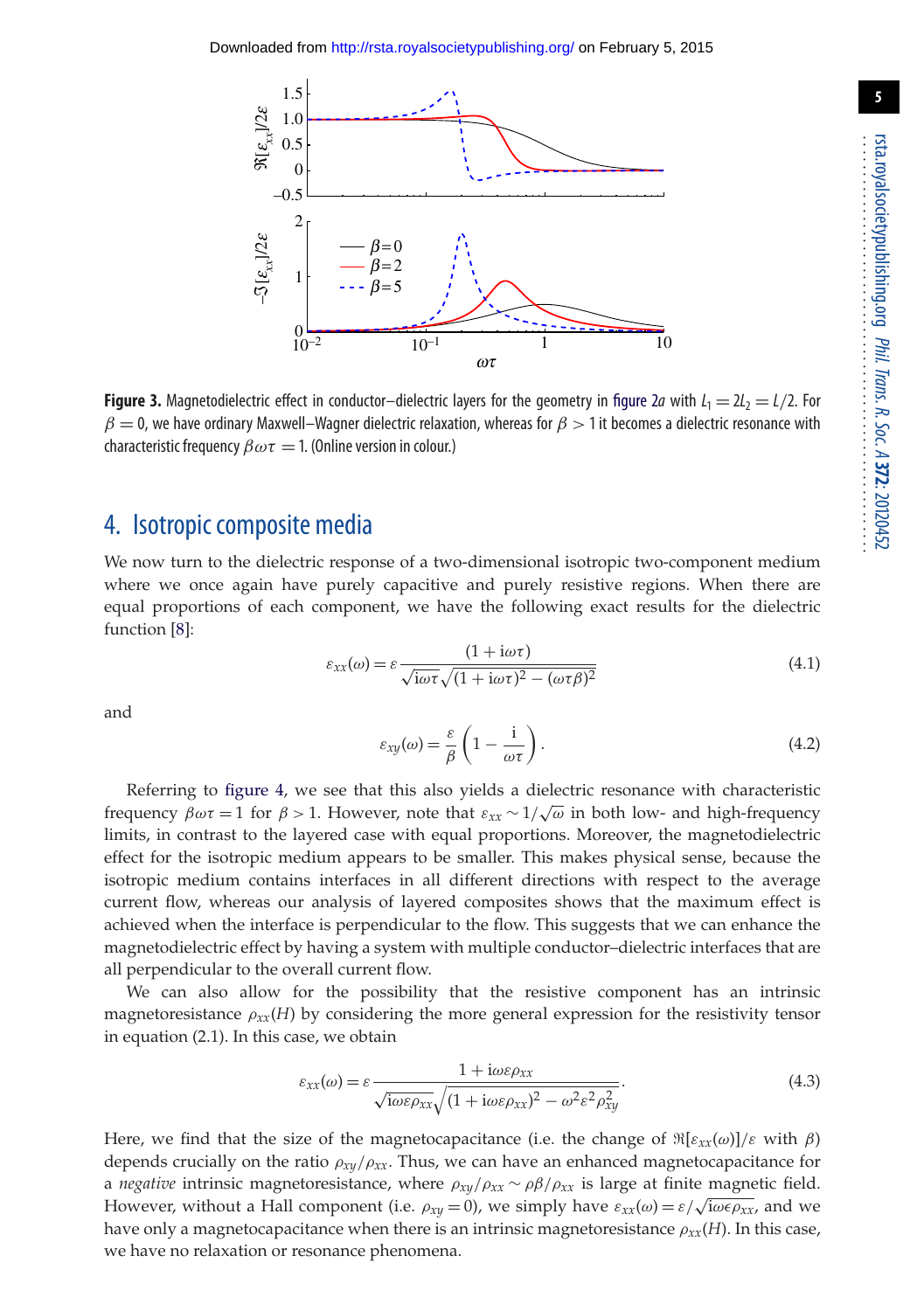

**Figure 4.** Magnetodielectric effect in isotropic conductor–dielectric composites with equal volume fractions. For  $\beta > 1$ , there is a dielectric resonance with characteristic frequency  $\beta\omega\tau=$  1 that is superimposed on the  $1/\sqrt{\omega\tau}$  behaviour expected at  $\beta = 0$ . (Online version in colour.)

#### (a) Effective medium approximation

To investigate all volume fractions of the components, we use the self-consistent effective medium approximation. Following Magier & Bergman [16], we simplify the problem by first transforming to a frame where the resistivity tensors of each phase are scalar. Thus, we take

$$
\mathbf{E}' = \mathbf{E} + b\hat{\mathbf{R}}\rho\mathbf{J} \tag{4.4}
$$

and

$$
\mathbf{J}' = c\mathbf{J} + \hat{\mathbf{R}}\rho^{-1}\mathbf{E},\tag{4.5}
$$

where  $\hat{R}$  is a rotation by 90 degrees,

$$
\hat{R} = \begin{pmatrix} 0 & -1 \\ 1 & 0 \end{pmatrix},\tag{4.6}
$$

and the transformation constants are

$$
b = \frac{1}{2\rho_{xy}\rho} \left[ \rho_{xx}^2 + \rho_{xy}^2 + \frac{\rho^2}{(\omega \tau)^2} + \sqrt{\left(\rho_{xx}^2 + \rho_{xy}^2 + \frac{\rho^2}{(\omega \tau)^2}\right)^2 - 4\frac{\rho_{xy}^2 \rho^2}{(\omega \tau)^2}} \right]
$$
  

$$
c = -\frac{1}{2\rho_{xy}\rho} \left[ \rho_{xx}^2 + \rho_{xy}^2 + \frac{\rho^2}{(\omega \tau)^2} - \sqrt{\left(\rho_{xx}^2 + \rho_{xy}^2 + \frac{\rho^2}{(\omega \tau)^2}\right)^2 - 4\frac{\rho_{xy}^2 \rho^2}{(\omega \tau)^2}} \right],
$$

using equation (2.1) for the first component  $\hat{\rho}_1$ . Note that these coefficients are real, even though the dielectric phase (component 2) has a purely imaginary resistivity,  $\rho_2 = (i\omega\varepsilon)^{-1}$ . In the transformed frame, the (dimensionless) resistivities of the two components are

$$
\frac{\rho_1'}{\rho} = \frac{\rho_{xx}}{\rho_{xy} + \rho c'}, \quad \frac{\rho_2'}{\rho} = -\frac{i}{\omega \tau c}
$$

From equation (2.2), the effective resistivity of the transformed composite is then

$$
\rho'_e = \left(\frac{1}{2} - p\right)(\rho'_1 - \rho'_2) + \sqrt{\left(\frac{1}{2} - p\right)^2(\rho'_1 - \rho'_2)^2 + \rho'_1\rho'_2},\tag{4.7}
$$

.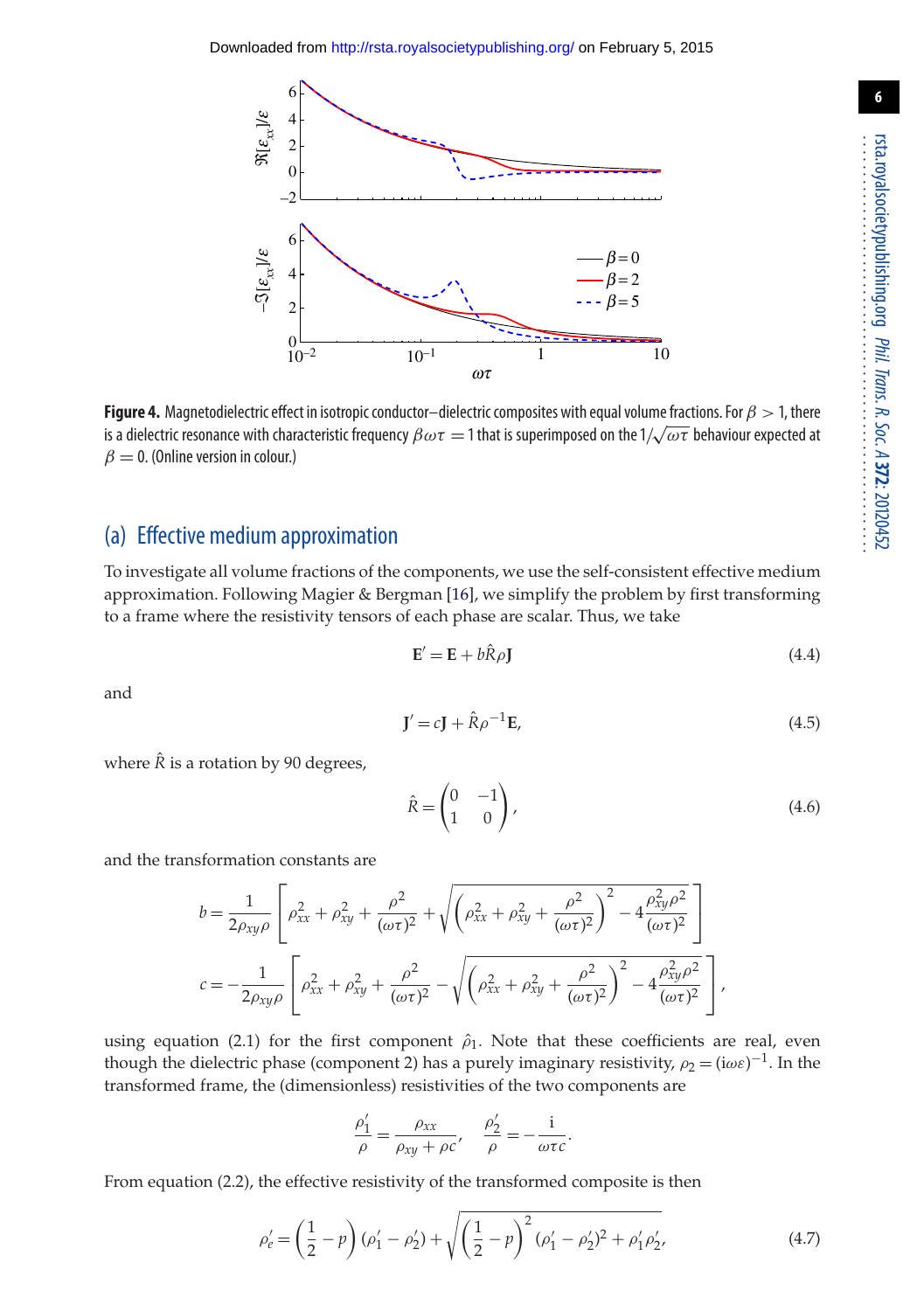

**Figure 5.** Magnetocapacitance of isotropic conductor–dielectric composites at fixed frequency  $\omega\tau = 1$  for different dielectric volume fractions p. In the limit of high magnetic field  $\beta \to \infty$ ,  $\Re[\varepsilon_{xx}]/\varepsilon \to 0$  and  $\Re[\varepsilon_{xx}]/\varepsilon \to 2p-1$  for  $p \le 1/2$  and  $p > 1/2$ , respectively. (Online version in colour.)

where *p* is the volume fraction of the dielectric phase. Transforming back to the original frame then yields the final result for the longitudinal effective resistivity,

$$
\frac{\rho_{e,xx}}{\rho} = \frac{\rho \rho_e'}{\rho^2 + (\rho_e')^2} (b + c).
$$
\n(4.8)

Note that taking equal proportions  $(p=1/2)$  yields the exact result described earlier—we can recover equation (4.3) using  $\epsilon_{xx}(\omega) = (i\omega\rho_{e,xx})^{-1}$ . In what follows, we assume that we simply have  $\rho_{xx} = \rho$  and  $\rho_{xy} = \beta \rho$ .

For all volume fractions *p*, one can show that there is always a dielectric resonance at  $\beta \omega \tau = 1$ for large magnetic fields [8]. Moreover, we find that the dissipation at the peak only depends on *p* to leading order in  $\beta$ ,

$$
\frac{\rho_{e,xx}}{\rho} \simeq \frac{2}{1 - 2p + \sqrt{1 + 4p(1 - p)}} + iO\left(\frac{1}{\beta}\right),\tag{4.9}
$$

where we see that  $\rho_{e,xx}/\rho \to \infty$  when  $p \to 1$ , as expected. Contrast this with the layered case (e.g. equation (3.2)), where we find that  $ρ_{\ell,xx}/ρ$  at the peak increases with increasing magnetic field  $β$ .

If we fix the frequency  $\omega$ , then we also find a sizeable magnetocapacitance that depends on *p*. Figure 5 depicts the magnetocapacitance for  $\omega \tau = 1$ , and we see that both the size and sign of  $\Re[\varepsilon_{xx}]/\varepsilon$  at large  $\beta$  is determined by  $p$ . Indeed, in the limit  $\beta \to \infty$ ,  $\Re[\varepsilon_{xx}]/\varepsilon$  only remains finite when  $p > 1/2$ , and the dielectric phase percolates through the whole sample.

Further insights can be obtained by deriving the limiting behaviour of the AC response from equation (4.8). Let us first consider the case where the magnetic field  $\beta = 0$ . Then, in the limit  $\omega \tau \rightarrow 0$ , we have

$$
\frac{\rho_{e,xx}}{\rho} \simeq \begin{cases} \frac{1}{1 - 2p'} & p < \frac{1}{2} \\ \frac{1}{\omega \tau} (1 - 2p), & p > \frac{1}{2} \end{cases}
$$
(4.10)

Likewise, in the limit  $\omega \tau \to \infty$ , we have

$$
\frac{\rho_{e,xx}}{\rho} \simeq \begin{cases} 1 - 2p, & p < \frac{1}{2} \\ \frac{\mathrm{i}}{\omega \tau} \frac{1}{1 - 2p}, & p > \frac{1}{2} \end{cases} \tag{4.11}
$$

Here, we can clearly see the effect of percolation, because the conducting regions dominate the transport below the percolation threshold of the dielectric  $(p < 1/2)$ , whereas the dielectric regions dominate above  $(p > 1/2)$ . In particular, we see that the dependence on p is inverted for low and high frequencies, because the dielectric regions effectively behave insulating in the former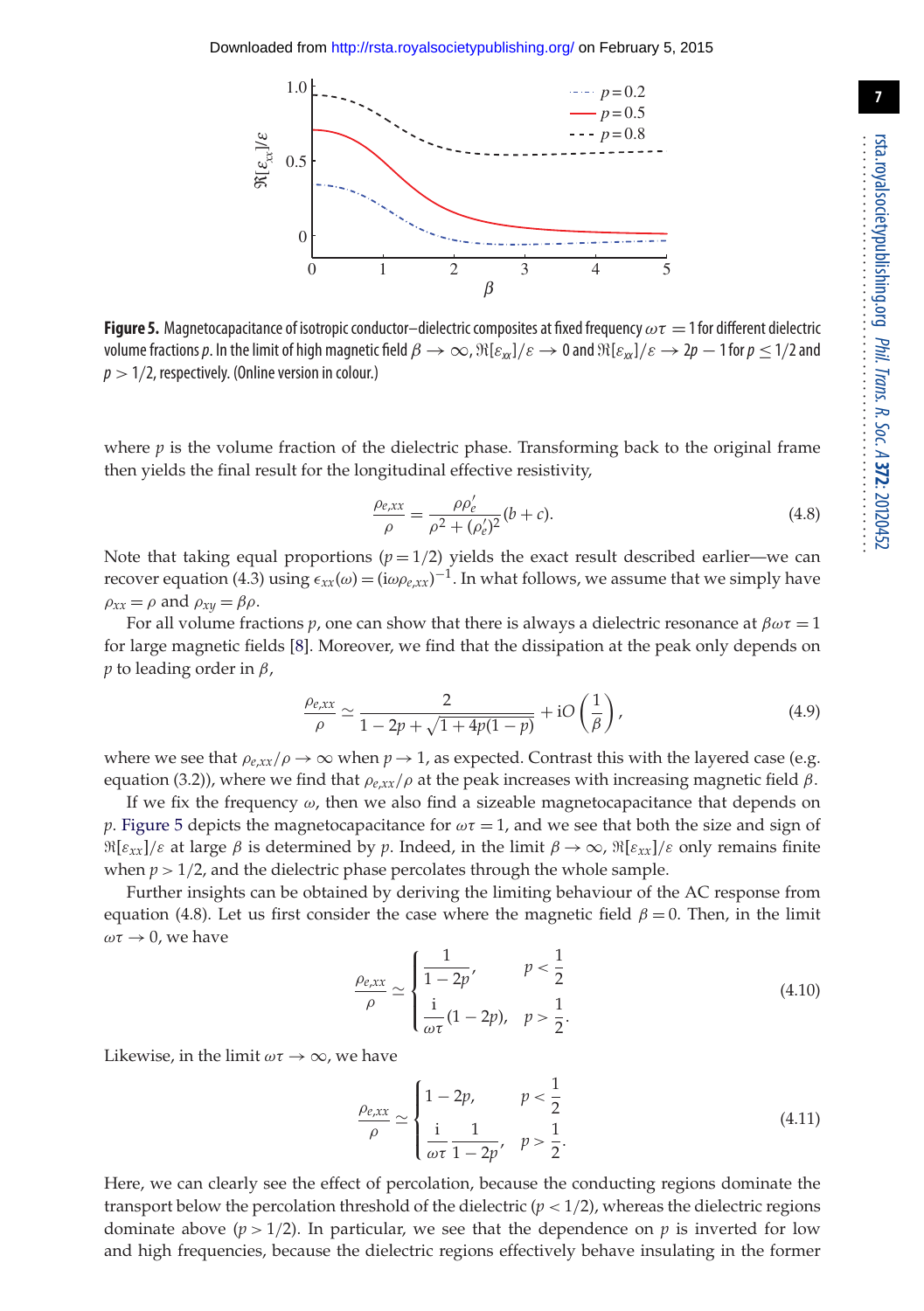

**Figure 6.** Position oftheresonance peak inthe imaginary part ofthe dielectricresponse interms of inversetemperature1/*T*as a function ofmagnetic field *H*. Triangles are data for nanoporoussilicontaken from Brooks*et al*. [11], whereasthe line corresponds to a fit from our classical model of conductor–dielectric composites. (Online version in colour.)

case and metallic in the latter (where there is insufficient time for the dielectric to build up charge). However, for the special case  $p = 1/2$ , i.e. at the percolation threshold, we simply have  $\rho_{e,xx} = \rho/\sqrt{\omega \tau}$  and thus the same behaviour in both limits.

When there is a large magnetic field  $(\beta \gg 1)$ , we obtain the same result for  $\omega \tau \to 0$ , or  $\beta \omega \tau \ll 1$ , but there can be markedly different behaviour when  $\beta\omega\tau \gtrsim 1.$  Specifically, for  $\beta\to\infty$  and finite  $ωτ$ , we obtain

$$
\frac{\rho_{e,xx}}{\rho} \simeq \begin{cases}\n\frac{1}{1 - 2p'}, & p < \frac{1}{2} \\
\frac{\beta \sqrt{i\omega \tau}}{1 + i\omega \tau'}, & p = \frac{1}{2} \\
\frac{i}{\omega \tau} \frac{1}{1 - 2p'}, & p > \frac{1}{2},\n\end{cases}
$$
\n(4.12)

which matches the large  $\beta$  behaviour in figure 5. Note that, for  $p < 1/2$ , the system at high frequencies behaves like one at low frequencies (equation (4.10)). This implies that the dielectric region behaves insulating rather than metallic as one might normally expect at high frequencies. This is because, at large magnetic field, the current paths are distorted such that they avoid any metallic region (cf. [5]) and thus any metal effectively behaves like an insulator.

#### 5. Discussion

The dielectric response investigated in this paper depends only on the presence of macroscopic inhomogeneities and can thus potentially be observed in a variety of materials. There is already evidence to suggest that it accounts for the magnetodielectric effect in graphene–polyvinyl alcohol nanocomposite films [24] and in nickel nanosheet–Na-4 mica composites [25]. Furthermore, our results are possibly relevant to rough interfaces in heterostructures [26].

Experiments on nanoporous silicon [10,11] have revealed a magnetic-field-dependent dielectric resonance that is consistent with our model. In this case, the dielectric response was measured at fixed frequency  $\omega = 100 \text{ kHz}$  as a function of temperature  $T = 25-40 \text{ K}$  and magnetic field  $H = 0-32$  *T*. However, varying the temperature is equivalent to varying  $\omega\tau$  if we approximate  $\varepsilon$  as temperature independent and the electrical transport in the semiconductor as being activated:  $\rho = \rho_0 e^{\Delta/k_B T}$ , where  $\Delta$  is the activation gap. Then, our predicted resonance occurs at the temperature  $k_B T = -\Delta/\log(\beta \omega \varepsilon \rho_0)$ , so that the dielectric resonance shifts to higher *T* with increasing *H*, as indeed was observed in experiment. Assuming that  $\beta = 1$  corresponds to  $H \simeq 1$  *T*, we can fit the data with  $\omega_0 = 1/\rho_0 \varepsilon \simeq 4 \times 10^{10}$  Hz and  $\Delta \simeq 30$  meV, as shown in figure 6. Note that the size of  $\Delta$  is consistent with activation from an impurity band.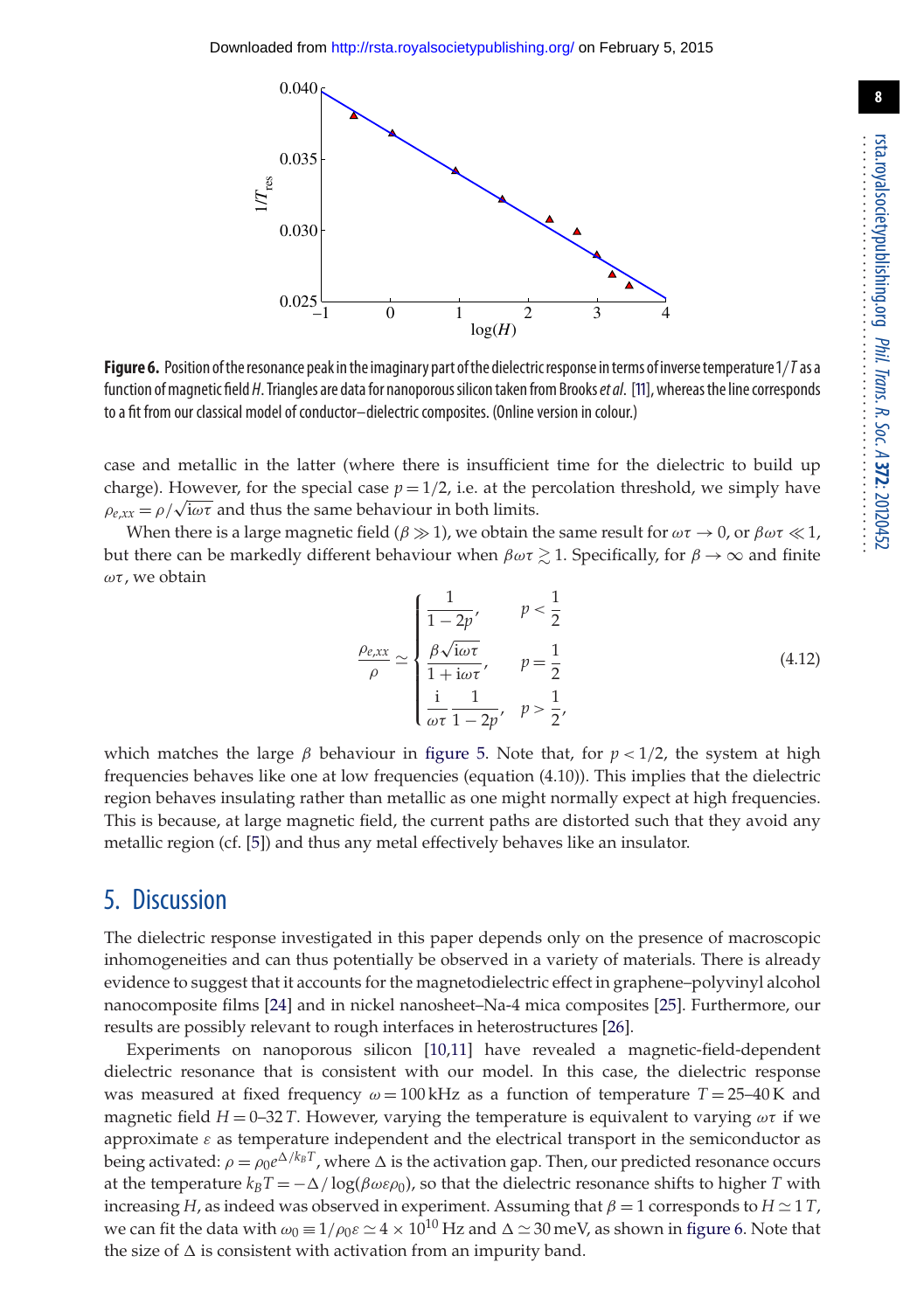Our effect may also be relevant to the dielectric resonance observed in the manganite  $\text{La}_{2/3}\text{Ca}_{1/3}\text{MnO}_3$  just above the ferromagnetic transition temperature [12]. However, here the situation is more complex, because there is magnetism involved and the effective 'composite' corresponds to the phase separation between magnetic metal and charge-ordered insulator. Moreover, the size of magnetic metallic domains could change with magnetic field. This all requires further investigation: in principle, one might be able to probe the latter possibility by measuring the Hall component ε*xy*, as discussed in Parish & Littlewood [8].

Finally, with regards to experiment, there is the issue of when our classical model breaks down as the size of the sample is reduced. Formally, our approach is only valid when  $1/\omega$  is greater than any microscopic time scale, e.g. the scattering time of charge carriers within the conducting regions, and when the size of the inhomogeneities is greater than any microscopic length scale, e.g. mean free path. However, one may be able to extend our results to smaller sizes using an appropriately redefined  $\varepsilon$  and  $\hat{\rho}$ .

### 6. Conclusion

In this paper, we have investigated two-dimensional conductor–dielectric composites and we have shown how these can produce a magnetic-field-dependent dielectric response without any magnetism. Using exact results and the effective medium approximation, we have derived expressions for the dielectric response of isotropic composite media and we have explicitly revealed the behaviour at the resonance  $\beta \omega \tau = 1$  and in the limits  $\omega \tau \to 0$ ,  $\omega \tau \to \infty$  and  $\beta \to \infty$ . Moreover, we find that an intrinsic magnetoresistance could enhance this magnetodielectric effect from inhomogeneities. We have also performed numerical simulations of layered composites to show that conductor–dielectric interfaces play a key role in this phenomenon. Based on these results, we expect the magnetodielectric effect to be largest in a system with conductor– dielectric interfaces that are all perpendicular to the overall current flow. Finally, we have discussed how our predicted magnetodielectric effect has already been observed experimentally in some materials. A remaining question is why our two-dimensional calculation appears to be so successful at describing three-dimensional systems in experiment. Certainly, if the dominant effect is from conductor–dielectric interfaces, then this should be captured by a two-dimensional model. However, it is known that a non-saturating magnetoresistance can be generated by the effects of three-dimensional geometry alone [23]. One possible resolution is that threedimensional geometrical effects can be mapped onto an effective two-dimensional model—it has already been shown that a sample consisting of different thicknesses can be described by a twodimensional system of components with different resistivities [27]. An investigation of how our results generalize to higher dimensions will be the subject of future work.

Acknowledgements. I am grateful to Peter Littlewood for fruitful discussions. Funding statement. This work was supported by the EPSRC under grant no. EP/H00369X/2.

### **References**

- 1. Xu R, Husmann A, Rosenbaum TF, Saboungi M-L, Enderby JE, Littlewood PB. 1997 Large magnetoresistance in non-magnetic silver chalcogenides. *Nature* **390**, 57–60. (doi:10.1038/36306)
- 2. Husmann A, Betts JB, Boebinger GS, Migliori A, Rosenbaum TF, Saboungi M-L. 2002 Megagauss sensors. *Nature* **417**, 421–424. (doi:10.1038/417421a)
- 3. Parish MM, Littlewood PB. 2003 Non-saturating magnetoresistance in heavily disordered semiconductors. *Nature* **426**, 162–165. (doi:10.1038/nature02073)
- 4. Parish MM, Littlewood PB. 2005 Classical magnetotransport of inhomogeneous conductors. *Phys. Rev. B* **72**, 094417. (doi:10.1103/PhysRevB.72.094417)
- 5. Solin SA, Thio T, Hines DR, Heremans JJ. 2000 Enhanced room-temperature geometric magnetoresistance in inhomogeneous narrow-gap semiconductors. *Science* **289**, 1530–1532. (doi:10.1126/science.289.5484.1530)